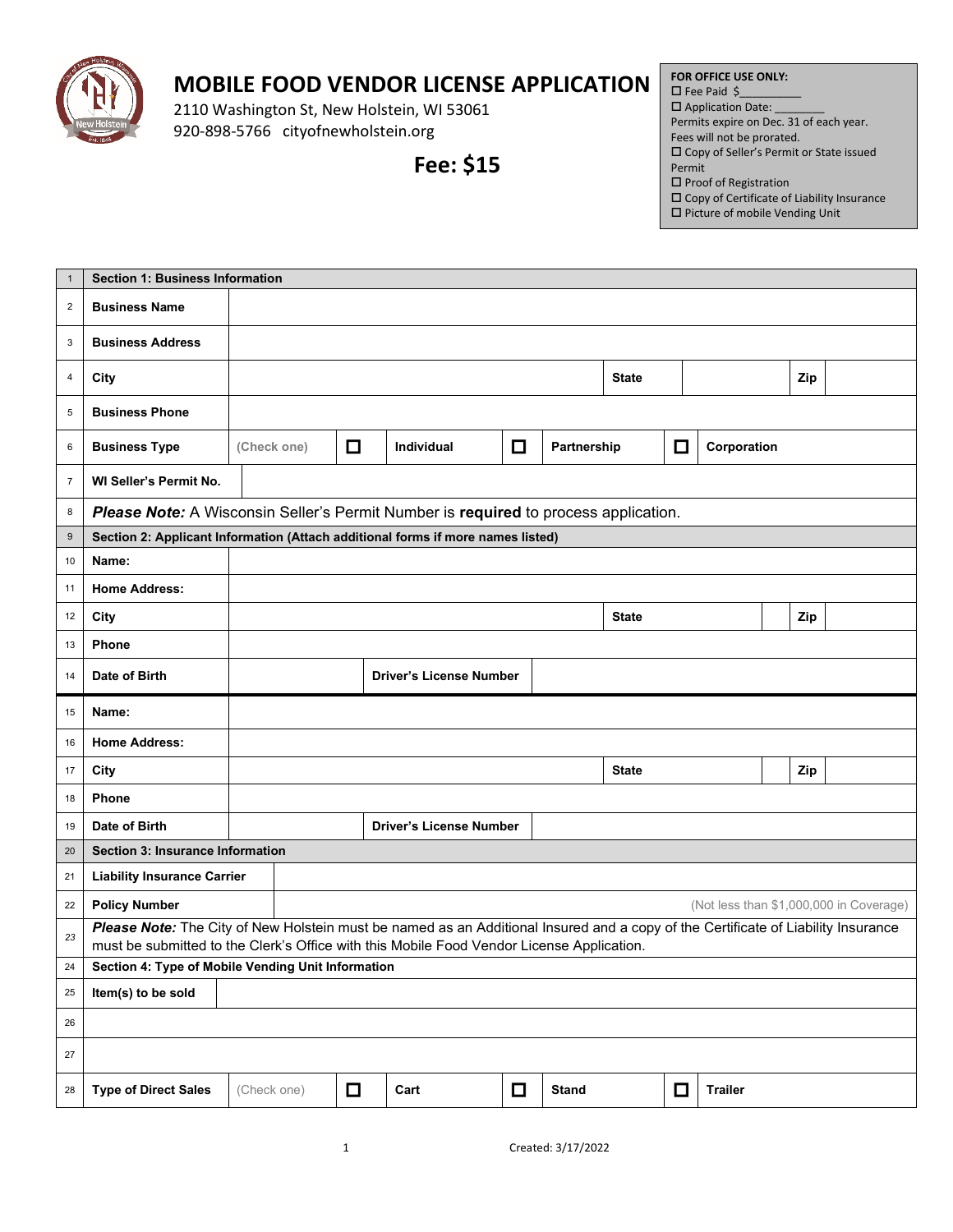| 29 | <b>Description of Cart, Stand,</b><br><b>Trailer</b>                                                                                                                                                                                                                                                                                                                                                                                                                                                                                                                                                                                                                                                                                        |                 |                                 |   |        |  |        |                         |  |
|----|---------------------------------------------------------------------------------------------------------------------------------------------------------------------------------------------------------------------------------------------------------------------------------------------------------------------------------------------------------------------------------------------------------------------------------------------------------------------------------------------------------------------------------------------------------------------------------------------------------------------------------------------------------------------------------------------------------------------------------------------|-----------------|---------------------------------|---|--------|--|--------|-------------------------|--|
| 30 |                                                                                                                                                                                                                                                                                                                                                                                                                                                                                                                                                                                                                                                                                                                                             |                 |                                 |   |        |  |        |                         |  |
| 31 |                                                                                                                                                                                                                                                                                                                                                                                                                                                                                                                                                                                                                                                                                                                                             |                 |                                 |   |        |  |        |                         |  |
| 32 | <b>Please Note:</b> Attach a photo of Mobile Vending Unit                                                                                                                                                                                                                                                                                                                                                                                                                                                                                                                                                                                                                                                                                   |                 |                                 |   |        |  |        |                         |  |
| 33 | List License Plate No., Make & Model<br>of any vehicle to be used:                                                                                                                                                                                                                                                                                                                                                                                                                                                                                                                                                                                                                                                                          |                 |                                 |   |        |  |        |                         |  |
| 34 | <b>Locations(s) Where</b><br>Selling<br>Apply)                                                                                                                                                                                                                                                                                                                                                                                                                                                                                                                                                                                                                                                                                              | (Check All That | $Right - of -$<br>$\Box$<br>way | □ | Other: |  | $\Box$ | <b>Private Property</b> |  |
| 35 | List Specified Location(s) Where Selling: Street Address, Days of Week at Location(s), Times for Each Location(s)                                                                                                                                                                                                                                                                                                                                                                                                                                                                                                                                                                                                                           |                 |                                 |   |        |  |        |                         |  |
| 36 | 1)                                                                                                                                                                                                                                                                                                                                                                                                                                                                                                                                                                                                                                                                                                                                          |                 |                                 |   |        |  |        |                         |  |
| 37 | 2)                                                                                                                                                                                                                                                                                                                                                                                                                                                                                                                                                                                                                                                                                                                                          |                 |                                 |   |        |  |        |                         |  |
| 38 | 3)                                                                                                                                                                                                                                                                                                                                                                                                                                                                                                                                                                                                                                                                                                                                          |                 |                                 |   |        |  |        |                         |  |
| 39 | ROAD CLOSURE: If you are requesting to have a road closed off for your event, your request must be approved by the Common Council. Please<br>allow enough time to have your request presented to the Committee of the Whole and then the Common Council. You will be required to submit a<br>diagram of the street closure, a layout of the mobile food vendor placement, list of other vendors, if there will be music, times of the event, and the<br>approval from the neighbors who will be impacted by the road closure.                                                                                                                                                                                                               |                 |                                 |   |        |  |        |                         |  |
| 40 | $\Box$ Yes $\Box$ No<br>Road Closure:                                                                                                                                                                                                                                                                                                                                                                                                                                                                                                                                                                                                                                                                                                       |                 |                                 |   |        |  |        |                         |  |
| 41 | <b>READ CAREFULLY BEFORE SIGNING</b>                                                                                                                                                                                                                                                                                                                                                                                                                                                                                                                                                                                                                                                                                                        |                 |                                 |   |        |  |        |                         |  |
| 42 | I declare, under penalty of perjury, that the statements in this application, and all attachments to and documents submitted with this application, are<br>true, correct and complete to the best of my knowledge. I understand and acknowledge that any information contained herein or submitted as a part<br>of this application that is found to be false or misleading may result in this application being denied, or any license granted pursuant to this<br>application, suspended or revoked, in addition to possible filing of applicable criminal charges. I also acknowledge that it is my responsibility to<br>become familiar, and comply, with the provisions of the City's Municipal Code, Chapter 10, Mobile Food Vendors. |                 |                                 |   |        |  |        |                         |  |
| 43 | <b>Signature of Applicant:</b>                                                                                                                                                                                                                                                                                                                                                                                                                                                                                                                                                                                                                                                                                                              |                 |                                 |   |        |  | Date:  |                         |  |

**Applications should be submitted to:** City of New Holstein, Clerk's Office, 2110 Washington St., New Holstein, WI 53061